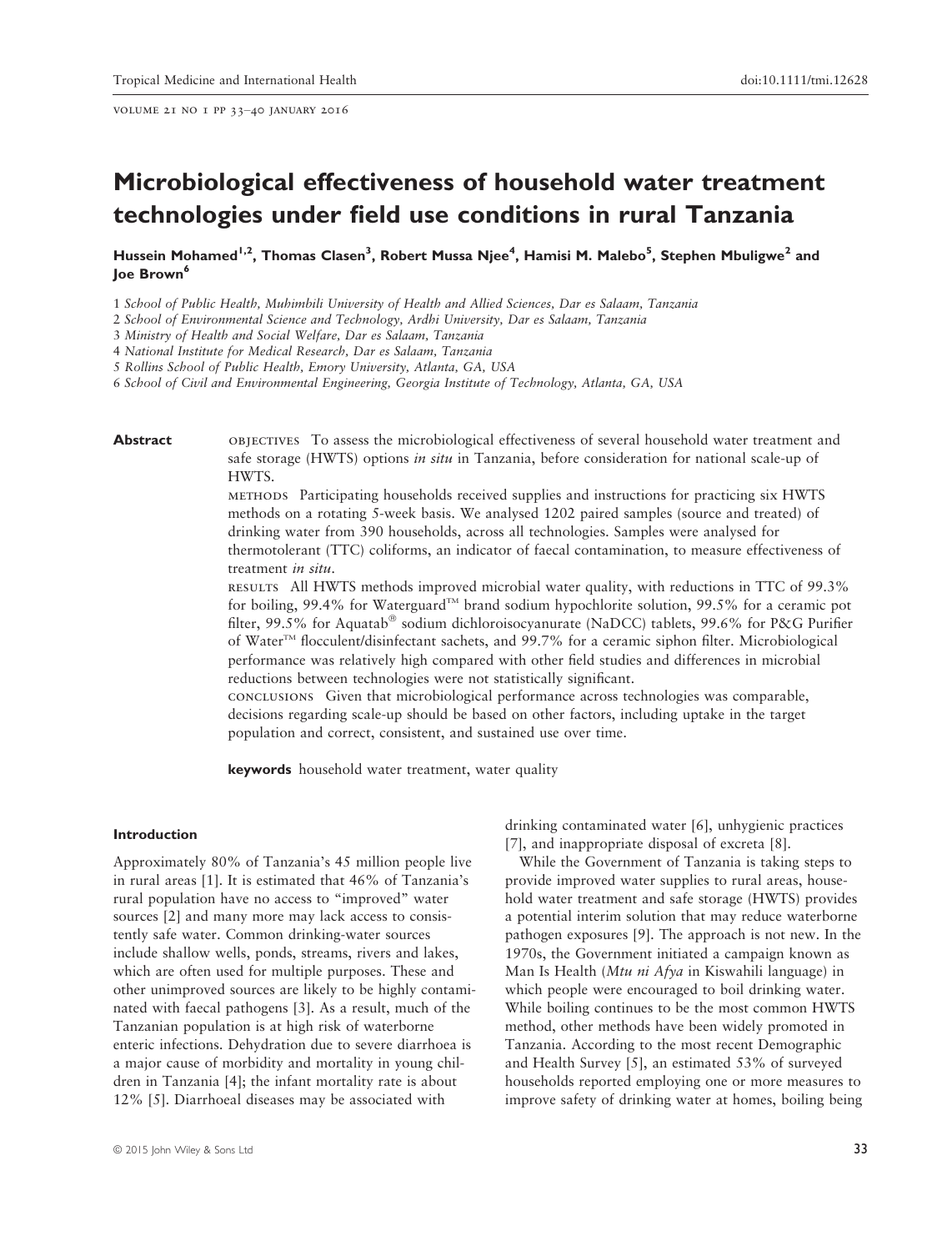used by 47% of urban and 24% of rural surveyed households, respectively.

Evidence suggests that HWTS improves the microbial water quality and may reduce the risk of diarrhoeal disease morbidity [10–13]. In the most recent systematic review of the reduction of diarrhoeal disease attributable to HWTS, it was reported that for householders relying on unimproved water supplies, household-based chlorination combined with safe storage was associated with a 36% (95% CI: 28–45%) reduction in the risk of diarrhoea; the pooled risk reduction for filtration combined with safe storage was 59% (95% CI: 50–67%) [13]. Despite clear evidence of microbial effectiveness of various HWTS methods in laboratory and field settings, health effect estimates are subject to considerable bias and may have been overestimated in unblinded studies using subjective, self-reported outcome measures [14–16]. Health impacts may be driven by a number of contextspecific factors, including the underlying risk of waterborne disease, effectiveness of technologies in reducing microbes in water, and achieving high adherence to the practice [17].

We undertook this study in the context of a UNICEFfunded pilot programme to assess the viability of scaling HWTS across rural Tanzania. Commonly available and novel technologies with potential for scale were selected by UNICEF and the study team for field testing. These included boiling, chlorination (sodium hypochlorite solution and NaDCC tablets), locally produced ceramic pot filters, ceramic siphon filters and combined flocculent/disinfectant sachets. The primary outcome variable was reduction of thermotolerant coliforms (TTC) in household drinking water following use of the technologies in situ.

# Methods

# Site selection and enrolment of participating households

We conducted this study between April–December 2012 in remote villages of Kisarawe and Geita districts, about 50 and 1500 km from Dar es Salaam city, respectively. We selected these two districts because of their different socio-cultural, ecological, and historical characteristics, with the goal of increasing potential generalizability of the results for scale-up across rural Tanzania. We selected four villages, two in each district, for participation in this study after consultation with local leaders and an assessment of logistical issues.

This sub-study of microbiological effectiveness constituted part of a larger initiative entitled Strengthening the Government of Tanzania's knowledge and capacity in

providing effective guidance on Household Water Treatment and Safe Storage: Collaborative HWTS research to reduce morbidity and mortality due to waterborne diseases at scale of poor women and children across Tanzania.

Participating households were randomly selected after a household census was done in all four villages. Names for the head of the household were taken for all households that could be visited and found. Heads of households were then asked for their consent to participate in the study. Final selection of participating households was done randomly via a public lottery. We enrolled a total of 603 households (292 in Kisarawe and 311 in Geita Districts) following informed consent procedures approved by Medical Research Coordinating Committee of the National Institute for Medical Research.

### Provision of HWTS to participating households

On a rotating basis every 5 weeks, each participating household received one of six HWTS methods used in the pilot programme: (i) locally produced rocket stoves for boiling; (ii) Tulip<sup>®</sup> brand ceramic siphon filters; (iii) Waterguard<sup>TM</sup> brand 1.25% sodium hypochlorite solution; (iv) Aquatab<sup>®</sup> brand 67 mg NaDCC tablets; (v) PuR<sup>®</sup> brand flocculent/disinfectant sachets (now branded as the P&G Purifier of Water<sup>TM</sup>) and (vi), locally-produced silver-treated ceramic pot filters manufactured by Safe Water Ceramics of East Africa.

Boiling as an HWTS method was prevalent across the four communities before the trial, whereas other methods were generally new to users. All participating households received training on the proper use of each technology every 2 weeks throughout the trial, orally and in writing, according to manufacturer instructions. Each household was also provided with a safe storage container intended to guard against recontamination of water once treated. Two types of safe storage containers were provided: 30 l food-grade, high-density polyethylene (HDPE) container for use with ceramic pot filters and a 20 l bucket for other methods.

The ceramic pot filters allowed for filtrate to be stored safely after treatment by nesting the pot filter into the storage container, similar to designs described previously [18]. For siphon filters, two 20 l buckets were supplied: one bucket for untreated water and another (placed 0.7 m below, for head) for filtered water. The lower bucket was fixed with a tap to allow drinking water collection. For chlorination methods, two 20 l containers were supplied: one for untreated water and one for post-chlorination product water, fitted with a tap. In addition to a rocket stove, participants boiling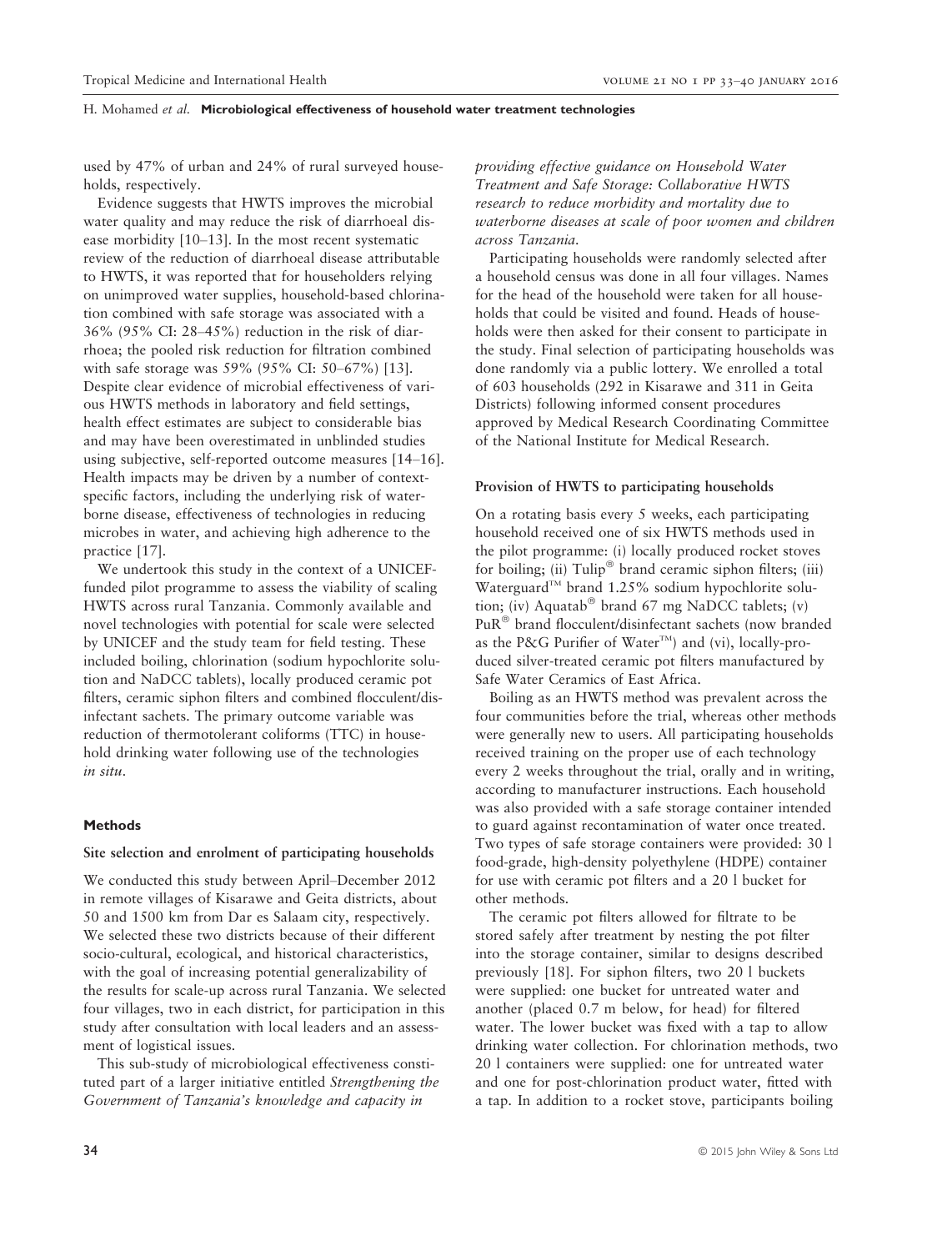water also received a safe storage container with tap and instructions for use.

#### Sample collection

We stratified the population by the type of HWTS being used and then randomly selected eight households from each group for water quality sampling on each sampling day, based on the maximum number of microbial samples that could be processed daily. Timing of sampling visits was unannounced to households. Samples were collected from 390 (65%) of the total 603 study households in both districts. We aseptically collected two (300 ml) samples of stored water from participating households, in Whirl-Pak bags (Nasco, Fort Artkinson, WI, USA) containing sodium thiosulphate to neutralize any chlorine that may have been present. One sample was drawn from stored water that the householder reported to be treated by the method assigned to that household at that time; the other was drawn from stored water that the householder reported to be untreated. For samples that were reportedly treated with chlorine (Waterguard, Aquatabs or PuR), analyses were carried out immediately upon sampling of reportedly treated water to determine free available chlorine (FAC) (mg/l), pH, and turbidity (NTU). The FAC (mg/l) and pH were measured by using the N, N-diethyl-p-phenylenediamine (DPD) colorimetric method with a digital Hach Portable DR/890 Colorimeter (Hach Company, Loveland, CO, USA) and turbidity was measured by turbidity tube (DelAgua, Robbens Institute, Surrey, UK). We set exclusion criteria for water which was treated with chlorine containing compounds that in cases where turbidity was <5 NTU, pH 6.5-8, and FAC > 0.2 mg/l, samples were not collected for microbial analyses, as the water met safety criteria for point-of-use water disinfection [19]. For treated water that did not meet these conditions, and for all samples of untreated water and water reportedly treated by other treatment methods (boiling, ceramic pot filtration, and siphon filtration), samples were returned to the lab for microbiological analysis. During sample collection, we also observed and recorded type of water treatment options used, how and where reported treated water was stored (container type).

# Sample processing and analyses

Samples (treated and untreated) were processed in duplicate and analysed within 2 h of collection. We enumerated thermotolerant coliforms (TTC) using the membrane filtration method followed by incubation on selective media. In this method, water samples are passed through

a 0.45 um membrane filter (Millipore, Bedford, MA, USA) and incubated on membrane lauryl sulphate media (Oxoid Limited, Basingstoke, Hampshire, UK) at  $44 \pm 0.5$ °C for 18 h in an Oxfam Delagua portable incubator (Robbens Institute, Surrey, UK). We processed 100 and 10 ml of sample, respectively, for reportedly treated and untreated water, with results of duplicate samples reported as TTC per 100 ml. We processed one negative control sample as every fourth assay using sterile wash water.

### Data analyses

We double-entered data in Excel and performed statistical analyses using Stata Release 11.0 (StataCorp., College Station, TX, USA) primarily on log-transformed microbial count data; non-detects were assigned a value of 1 for calculation of geometric means and log reductions. For the TTC counts which were too numerous to count (TNTC), we assigned a value of 300 for the plate as the upper bound of countability for the assay and therefore a minimum value. Following checks for normality, we used parametric statistical tests (t-tests and ANOVA) to compare log-transformed TTC counts of paired treated and untreated water samples across treatment methods.

#### Results

A total of 1202 pairs of samples were included in the analysis, collected from 390 households. Demographic information for the respondent community is given in Table 1. All treatment methods achieved significant reduction in TTC (Tables 2 and 3). Treatment by boiling resulted in an arithmetic mean  $2.2 \log_{10}$  reduction in TTC (95% CI 1.9–2.2). Similar arithmetic mean reductions were achieved across the other technologies: CWP  $(2.3 \log_{10} 95\% \text{ CI } 2.1-2.5)$ , PuR sachets  $(2.4 \log_{10} 5.00)$ 95% CI 2.2–2.5); the ceramic siphon filter  $(2.5 \log_{10}$ , 95% CI 2.4-2.7); Waterguard (2.2 log<sub>10</sub>, 95% CI 1.9-2.4); Aquatabs (2.5  $log_{10}$ , 95% CI 2.4–2.6). With the exception of boiling, the log mean and percent reduction of TTC by treatment methods did not vary significantly by district (Table 3).

The relative safety of product water can also be estimated using log-levels of TTC in product water, to indicate the safety of water once treated (Table 2). Using <10 TTC per 100 ml as an indicator of low microbial risk [20], the majority of samples treated by all methods met this criterion: boiling (70% of samples), ceramic pot filters (72%), PuR (64%), siphon filters (86%), Waterguard (73%), and Aquatabs (81%).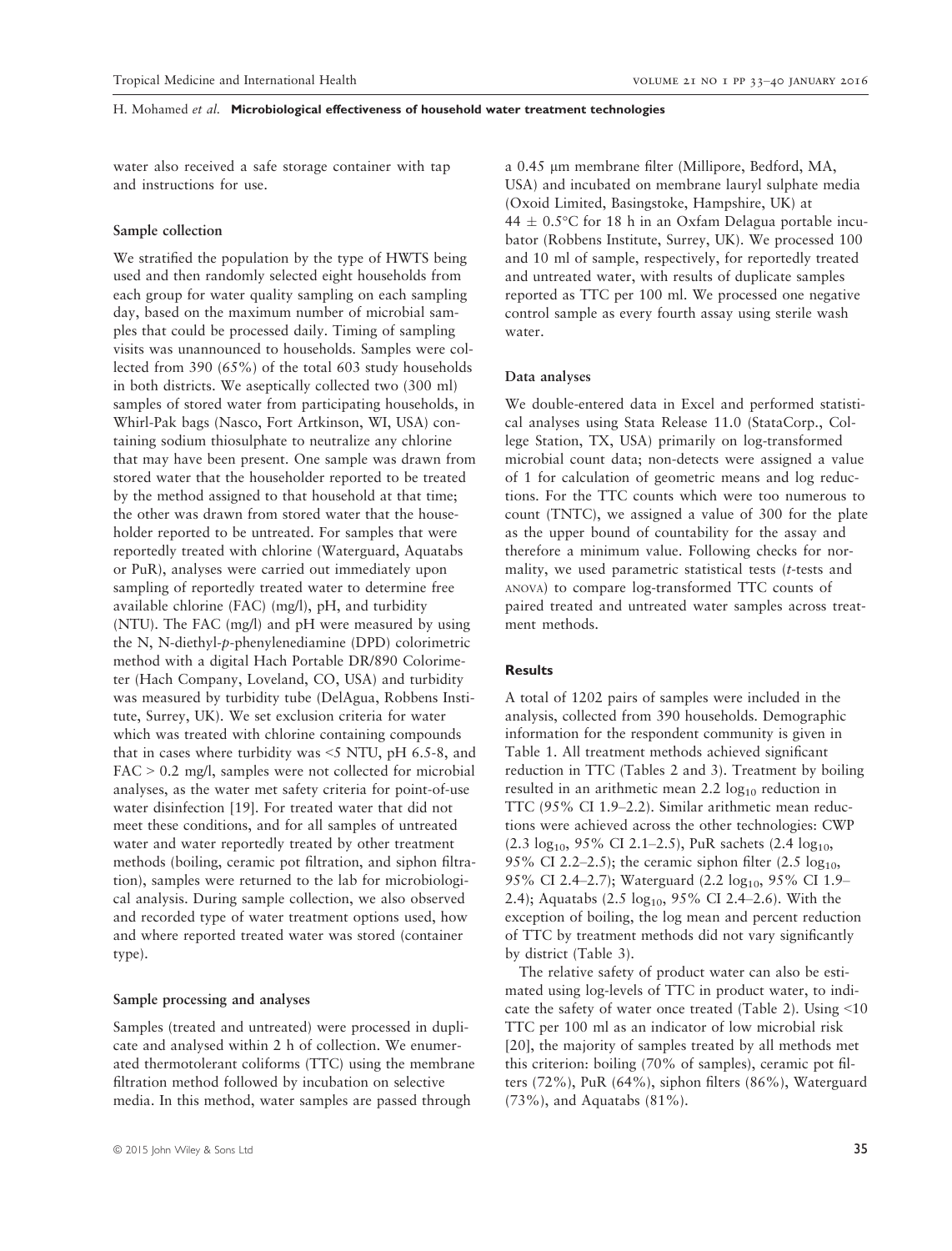|  |  | <b>Table I</b> Socio-economic characteristics of the study population |  |  |  |  |  |
|--|--|-----------------------------------------------------------------------|--|--|--|--|--|
|--|--|-----------------------------------------------------------------------|--|--|--|--|--|

|                                           | Geita         | Kisarawe      | Total        |
|-------------------------------------------|---------------|---------------|--------------|
| Gender of respondent                      |               |               |              |
| Male                                      | 41 $(16.2\%)$ | 29 (17.6%)    | 70 (17.9%)   |
| Female                                    | 184 (81.8%)   | 136 (82.4%)   | 320 (82.1%)  |
| Total                                     | 225           | 165           | 390          |
| Age of respondent                         |               |               |              |
| $12 - 18$                                 | $16(7.1\%)$   | $5(3.0\%)$    | $21(5.4\%)$  |
| $19 - 38$                                 | 130 (57.8%)   | $103(62.4\%)$ | 233 (59.7%)  |
| $39 - 58$                                 | 62 $(27.6\%)$ | 34 (20.6%)    | $96(24.6\%)$ |
| $59 - 65$                                 | $12(5.3\%)$   | $15(10.2\%)$  | $27(6.9\%)$  |
| $67 - 97$                                 | $5(2.2\%)$    | $8(4.8\%)$    | $13(3.3\%)$  |
| Total                                     | 225           | 165           | 390          |
| Respondent position in the household      |               |               |              |
| Head                                      | 202 (89.8%)   | 144 (87.3%)   | 346 (88.7%)  |
| Daughter                                  | $17(7.6\%)$   | 14 $(8.5\%)$  | $31(7.9\%)$  |
| Son                                       | $1(0.4\%)$    | $3(1.8\%)$    | 4 $(1\%)$    |
| Close relative                            | $5(2.2\%)$    | $4(2.4\%)$    | $9(2.3\%)$   |
| Total                                     | 225           | 165           | 390          |
| Primary respondent formal education level |               |               |              |
| No formal education                       | 91 (40.4%)    | 68 (41.2%)    | 159 (40.8%)  |
| Primary education                         | 112 (49.8%)   | 86 (52.1%)    | 198 (50.8%)  |
| Secondary education                       | $16(7.1\%)$   | $5(3.0\%)$    | $21(5.4\%)$  |
| High education                            | $3(1.3\%)$    | $2(1.2\%)$    | $5(1.3\%)$   |
| Adult education                           | $3(1.3\%)$    | $4(2.4\%)$    | $7(1.8\%)$   |
| Total                                     | 225           | 165           | 390          |
| Reported primary drinking water source    |               |               |              |
| (i) Public dug well                       | 108 (48%)     | 135 (81.8%)   | 243 (62.3%)  |
| (ii) Private dug well                     | 74 (33%)      | 13 (7.9%)     | $87(22.3\%)$ |
| (iii) Private tube well                   | 24 (10.7%)    | $6(3.6\%)$    | $30(7.7\%)$  |
| (iv) Tanker/vendor                        | $18(8\%)$     | $8(4.8\%)$    | $26(6.7\%)$  |
| (v) Stored rain water                     | $1(0.4\%)$    | $3(1.9\%)$    | 4 $(1\%)$    |
| Total                                     | 225           | 165           | 390          |

# **Discussion**

All candidate HWTS methods improved microbial water quality at the point of use. This study is unique among other studies of HWTS performance in that rotating use of technologies among households enabled the direct comparison of six technologies *in situ* while holding userspecific variables constant; user behaviour has been shown to be closely related to effectiveness [21]. There were no significant differences in the level of microbiological effectiveness achieved across technologies, however, though sample size and pre-treatment microbial counts limited our ability to detect fine differences between LRVs and detect high reductions, respectively. In situ, all technologies consistently met WHO criteria for "protective" treatment of drinking-water on the basis of bacterial reduction, which requires a mean  $99\%$  (2 log<sub>10</sub>) reduction in bacteria [19], though WHO performance recommendations are based on laboratory challenge data as well as reductions of viruses and protozoa. Bacterial

reductions reported here are comparable though generally high in relation to previously reported estimates of HWTS field performance [19]. Relatively high bacterial reduction may have been achieved partly because: participants were provided with trial HWTS technologies together with safe storage containers to safeguard posttreatment contamination (91% of users stored water correctly, based on our observations); follow-up on correct use of the technologies was provided at regular intervals to participants; and the study period overall was relatively brief after introduction of the method and training. At household visits, the data collection team encouraged consistent and correct use of the method. Thus, though this study comparatively assessed technology performance under actual household use conditions, the context was still an intervention and therefore findings may represent an idealized context that differs in important ways from at-scale implementation programs, which generally may receive limited "software" support. This study did not measure adherence and could not estimate long-term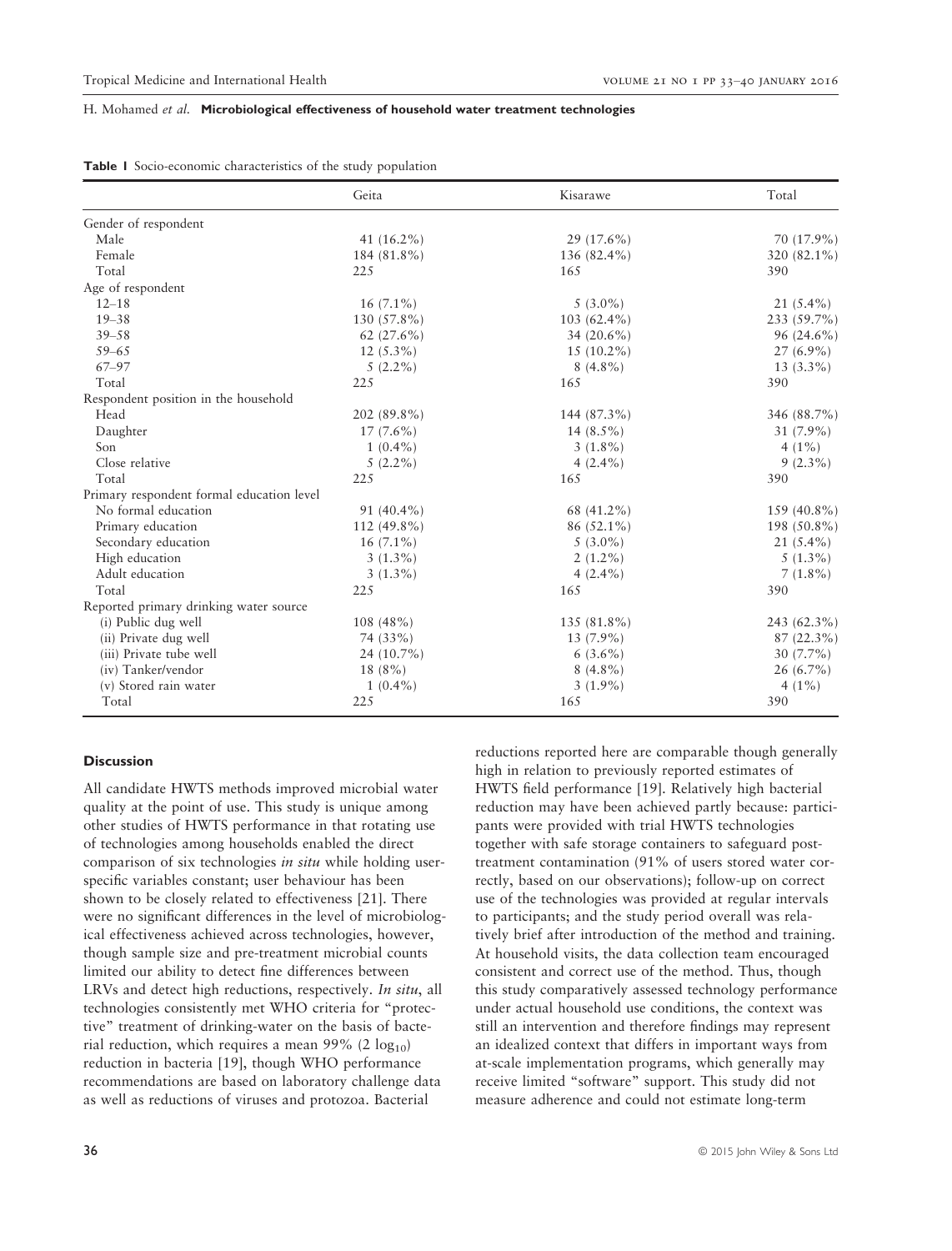|                       |                  |                  |                                                    | Percentage of total samples by $log_{10}$ level<br>(TTC/100 ml) |          |            |              |  |
|-----------------------|------------------|------------------|----------------------------------------------------|-----------------------------------------------------------------|----------|------------|--------------|--|
| Method                | $\boldsymbol{n}$ | Sample type      | TTC count $log_{10}$<br>mean $(95\% \text{ CI})^*$ | $<$ 1                                                           | $1 - 10$ | $11 - 100$ | $101 - 1000$ |  |
| <b>Boiling</b>        | 157              | Untreated        | $\geq$ 2.9 (2.8, 3.0)                              | 1.3                                                             | 1.9      | 8.9        | 88           |  |
|                       | 157              | Reported Treated | $\geq$ 0.71 (0.57, 0.85)                           | 43                                                              | 24       | 19         | 14           |  |
| Ceramic pot Filter    | 90               | Untreated        | $\geq$ 2.9 (2.7, 3.0)                              | 2.2                                                             | 1.1      | 6.7        | 90           |  |
|                       | 90               | Reported Treated | $\geq$ 0.59 (0.42, 0.76)                           | 47                                                              | 26       | 20         | 7.7          |  |
| PuR                   | 86               | Untreated        | $\geq$ 2.9 (2.7, 3.0)                              | $\Omega$                                                        | $\Omega$ | 5.8        | 94           |  |
|                       | 86               | Reported Treated | $\geq$ 0.49 (0.33, 0.66)                           | 54                                                              | 27       | 11         | 9.3          |  |
| Ceramic siphon filter | 83               | Untreated        | $\geq$ 2.9 (2.8, 3.1)                              | 2.4                                                             | $\Omega$ | 2.4        | 95           |  |
|                       | 83               | Reported Treated | $\geq$ 0.38 (0.25, 0.51)                           | 54                                                              | 31       | 12         | 2.4          |  |
| Waterguard            | 91               | Untreated        | $\geq$ 2.8 (2.5, 3.0)                              | 7.7                                                             | 3.3      | 1.1        | 88           |  |
|                       | 91               | Reported Treated | $\geq 0.55$ (0.39, 0.70)                           | 54                                                              | 19       | 21         | 6.6          |  |
| Aquatabs              | 94               | Untreated        | $\geq$ 2.9 (2.8, 3.1)                              | 1.1                                                             | 2.1      | 4.3        | 93           |  |
|                       | 94               | Reported Treated | $\geq$ 0.44 (0.30, 0.59)                           | 47                                                              | 34       | 13         | 6.4          |  |

Table 2 Summary of microbial reductions achieved by HWTS methods across all sources and in both districts

n, number of samples; TTC, thermotolerant coliform.

**Table 3** Mean  $log_{10}$  reduction values (LRV)\* for each method by district

|                       | $Log10$ mean<br>(cfu/100 ml)<br>untreated |          | $Log10$ mean (cfu/100 ml)<br>treated |                                 | $LRV^*$ |                  | Percent<br>reduction |                   | Combined log           | Mean<br>combined<br>percent |
|-----------------------|-------------------------------------------|----------|--------------------------------------|---------------------------------|---------|------------------|----------------------|-------------------|------------------------|-----------------------------|
| Method                | Geita                                     | Kisarawe | Geita                                | Kisarawe                        | Geita   | Kisarawe         | Geita                | Kisarawe          | mean reduction         | reduction                   |
| <b>Boiling</b>        | 3.0                                       | 2.7      | $0.44(n = 98)$                       | 1.2 $(n = 59)$                  | 2.5     | 1.5 <sup>†</sup> | 99.7                 | 97.1 <sup>†</sup> | $\geq$ 2.2 (1.97–2.31) | >99.3                       |
| Ceramic<br>pot filter | 2.8                                       | 2.9      | $0.60(n = 54)$                       | $0.57(n = 36)$                  | 2.2     | 2.4              | 99.4                 | 99.6              | $\geq$ 2.3 (2.01–2.49) | $\geq 99.5$                 |
| PuR                   | 2.8                                       | 2.9      | $0.24(n = 48)$                       | $0.80(n = 38)$                  | 2.6     | 2.1              | 99.7                 | 99.1              | $\geq$ 2.4 (2.18–2.53) | >99.6                       |
| Siphon filter         | 2.9                                       | 3.0      |                                      | $0.34 (n = 52)$ 0.44 $(n = 31)$ | 2.5     | 2.6              | 99.7                 | 99.7              | $\geq$ 2.5 (2.35–2.73) | >99.7                       |
| Waterguard            | 3.0                                       | 2.5      | $0.39(n = 49)$                       | $0.73(n = 42)$                  | 2.6     | 1.8              | 99.7                 | 98.3              | $\geq$ 2.2 (1.96–2.45) | >99.4                       |
| Aquatabs              | 2.9                                       | 2.9      |                                      | $0.34 (n = 55)$ $0.59 (n = 39)$ | 2.6     | 2.4              | 99.7                 | 99.6              | $\geq$ 2.5 (2.31–2.64) | $\geq 99.5$                 |

 $*Log_{10}$  reduction values are computed as  $log_{10}$  (pre-treatment TTC count) –  $log_{10}$  (post-treatment TTC count), where post-treatment TTC count is given a value of 1 in the case of non-detects (TTC <1 cfu/100 ml) and pre-treatment TTC counts are assigned a value of 300 cfu per plate as the upper detection limit where colonies were too numerous to count (32.3% of untreated water samples). Therefore, we have indicated values are greater than or equal to means where greater than or equal figures have been included in mean calculations.

†Significantly different at  $\alpha$  = 0.05.

microbiological effectiveness achieved by the methods. Also, although LRV were high across all HWTS technologies, approximately 50% of treated samples did not meet safety criteria of <1 TTC/100 ml.

Boiling achieved a mean overall microbial reduction of 99.3% (2.2  $log_{10}$ ), consistent with one study from periurban India where boiling reduced TTC by 99%  $(n = 1088, [22]$ . Other estimates of faecal indicator bacteria (FIB) reductions by boiling are generally lower, including those from rural Guatemala (86.2% of TTC,  $n = 206$ , [23], Vietnam (97% of TTC, 95% CI 96.3– 97.5%,  $n = 245$ , [24]); and Cambodia (98.5% of E. coli, 95% CI 98-99%,  $n = 369$ , [25]). Though boiling is

highly effective against all classes of pathogens, it may be unreliable in field settings, partly due to the variability of boiling in practice and the risk of re-contamination in storage [25–27]. The relatively high microbial effectiveness of boiling in this study may be attributable to the safe storage container provided along with the rocket stove. The rocket stove itself, as a highly efficient cooking device that can quickly reach high temperatures, may have helped ensure that water boiling was adequate for achieving microbial reductions.

One of the advantages of boiling as HWTS technology is that it is effective even in very turbid waters [28]. Nevertheless, 14% of the boiled water samples contained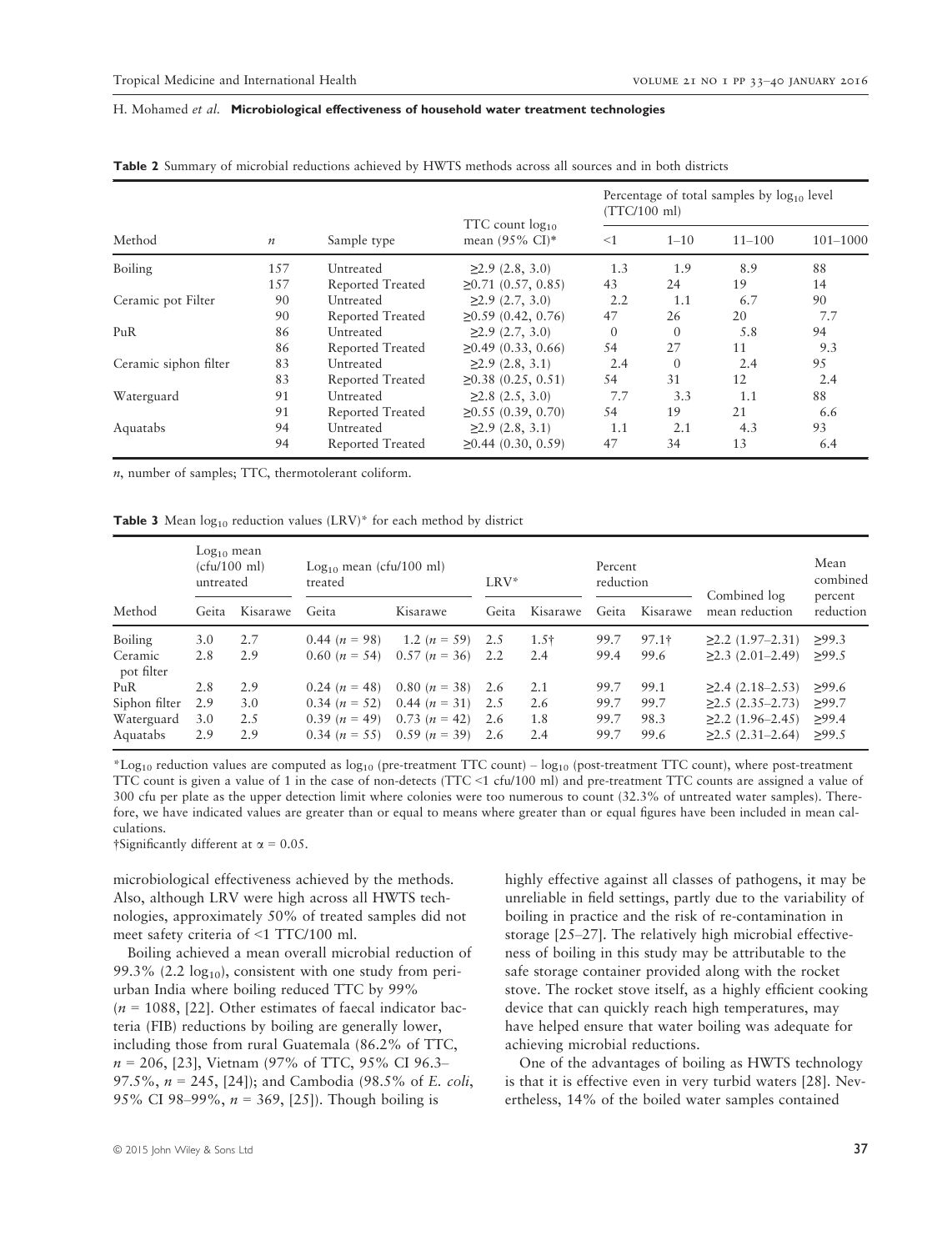101–1000 TTC/ml, consistent with high microbial risk [20], possibly due to post-treatment contamination. Safe storage containers may not have been washed well or could have been washed with contaminated water.

Despite limitations, boiling is the most common form of HWTS in Tanzania, used by 47% of urban and 24% of rural households, as compared with chlorination (4.5% and 1.5%, respectively) [5]. There was a statistical difference in the reduction of TTC by boiling in the two study districts, with slightly higher reductions observed in Geita. The reason for this difference is unclear and cannot be explained by the other data we collected. Nevertheless, the two districts have different cultures and potentially different water handling behaviours, which are factors that can influence HWTS and its effectiveness in field settings [23].

Ceramic pot filters are supported by a number of laboratory and field studies [29]. In this study, ceramic pot filters (with a 30 l safe storage container) significantly improved water quality, achieving a mean overall TTC reduction of 99.5% (95% CI 99.1–99.7%). These findings are generally comparable with field-based bacterial reductions reported previously for this technology, for example in studies from Cambodia reporting E. coli reductions of 99% (95% CI 98.9–99.4%,  $n = 485$ ) and 98% (95% CI 96.8–98.7%, n = 203) [30, 31]. High microbial removal performance of ceramic pot filters has also demonstrated been demonstrated where input water is highly contaminated, for example in Nigeria where results indicated removal of E. coli of >99.99% ( $n = 30$ ), [32]. Comparing the two study districts, the overall performance of filters in Kisarawe (99.6%) was slightly higher than in Geita district (99.4%), though the differences was not statistically significant. Our findings suggest that ceramic pot filters have potential to improve drinking water quality in rural Tanzania, similar to other settings [18].

There is limited published information on the microbial effectiveness of ceramic siphon filters, which function similarly to other ceramic filters (microporous matrix, amended with colloidal silver) though they operate by pressure rather than gravity. The microbial reductions we observed were higher than the findings by [33], where the average percent removals were 90.7% for total coliform and 94.1% for E. coli. Similarly, a field study in Ghana revealed removal of E. coli at 96% by siphon filters [34]. Like other HWTS technologies, laboratory testing has suggested high efficacy is achievable, >99.99% [34, 35]. The principal advantage of siphon filters is that they tend to have an increased flow rate over the relatively slow gravity-driven ceramic pot filters, though they also are

more complex to use, requiring two buckets and lacking an integrated safe storage container to receive treated water directly. The risk of recontamination after treatment is greater for ceramic siphon filters than ceramic pot filters, but we observed no difference between the two with respect to TTC reduction in field use conditions.

Aquatabs and Waterguard were promising chlorine disinfection methods piloted in the study. Functionally similar in delivering free chlorine to water, their observed microbial reductions were similar: the  $log_{10}$ reduction of Aquatabs was  $\geq 2.5$  (2.31–2.64) vs.  $\geq 2.2$ (1.96–2.45) for Waterguard. In practice, Waterguard dosing was less straightforward to users than the tablet form of Aquatabs, and the liquid solution may have been susceptible to reductions in strength over time. The longer shelf life of Aquatabs may be more suited to rural Tanzania.

The physical-chemical properties of untreated water have been observed to limit in situ microbial reductions by HWTS methods, including chlorination [21, 36, 37]. In this study, the effectiveness of both Waterguard and Aquatabs in Kisarawe district was lower than that in Geita district, probably because of the overall much higher turbidity observed in Kisarawe both in source and household drinking water samples [37]. Turbidity is known to negatively affect water disinfection by chlorine [37–40] by exerting chlorine demand. Because highly turbid source waters are common across rural Tanzania [37], chlorination-only technologies may not be as widely effective as other HWTS options. High turbidity can also limit the effectiveness of ceramic and other filtration technologies via rapid clogging, requiring frequent cleaning by users and potentially a reduced life span [29].

The combined flocculent-disinfectant, PuR, (now branded as the P&G Purifier of Water<sup>TM</sup>), like other technologies in this study, reduced TTC by more than 99% in situ. In laboratory studies, the product reduced bacteria in water up to 99.9999% [41]. Effectiveness may be generally high even in highly turbid water [42]; its effectiveness did not significantly differ between Geita and Kisarawe (Table 3).

# Limitations

This study had a number of limitations. First, microbial performance for HWTS may vary widely by pre-treatment water quality, and though we encountered a diverse range of characteristics in source waters, these results are only generalizable to the extent that these waters are representative. Second, results indicate an idealized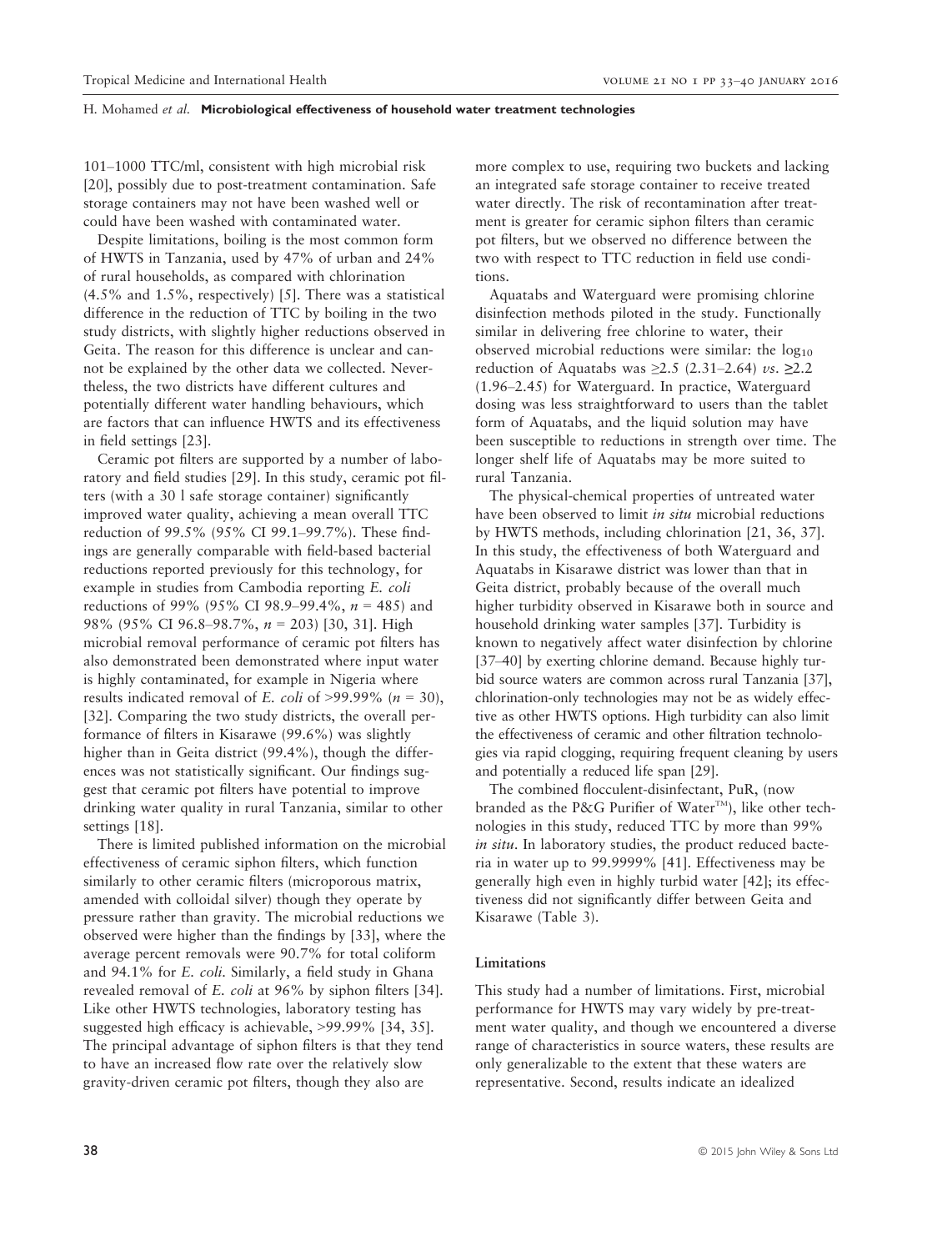intervention context, where users are supplied with regular re-enforcement of messaging and instructions on proper use and this may not be consistent with at-scale implementation programs. Third, the period of use for each intervention was relatively short, so long-term effectiveness (and long-term behaviours influencing effectiveness) is not captured here. These results should be interpreted as high compared with a typical implementation which may lack on-going support to users. Fourth, we use the bacterial indicator of thermotolerant coliforms (sometimes known as faecal coliforms) which may or may not be the best available bacterial performance indicators for these technologies, and whose reductions can tell us nothing about reductions by virus or protozoa. Lastly, we can only infer generally that microbial reductions following use of HWTS would meaningfully contribute to better health among users. This is outside the scope of our current analysis.

# **Conclusions**

Household water treatment and safe storage performance in the field, in contrast with laboratory efficacy, is known to be limited in practice [19], owing to a variety of technology, behavioural, population and context-specific factors [21]. Effectiveness is also limited by the pretreatment microbial count. We found that reductions of waterborne bacteria across all technologies to be generally consistent with previous studies of HWTS effectiveness. Since each pilot HWTS method revealed comparable microbiological performance under actual use conditions, we propose that decisions related to scaling up access should be primarily influenced by other considerations, including adherence (correct, consistent and sustained use), cost and factors related to sustainability, all of which have been shown to be of central importance to the ability of HWTS to achieve its desired aim: the reduction of waterborne disease.

#### Acknowledgements

We gratefully acknowledge financial support and technical assistance from UNICEF. We also thank colleagues at the Muhimbili University of Health and Allied Sciences (MUHAS) and Ardhi University; officials of Kisarawe and Geita District who provided official permits; Mr. Charles Festo of Ifakara Health Institute, Dar es salaam for input on data analysis; Mr. Zach Burt of University of California, Berkeley, for his technical contributions; our National Institute for Medical Research (NIMR) colleagues for logistical assistance and, finally, study participants who made the work possible.

#### References

- 1. United Republic of Tanzania (URT). 2012 Population and Housing Census, 2013.
- 2. WHO/UNICEF. Joint Monitoring Programme for Water Supply and Sanitation. Progress on Drinking Water and Sanitation, 2014 update, 2014.
- 3. Bain R, Cronk R, Hossain R et al. Global assessment of exposure to fecal contamination through drinking water based on a systematic review. Trop Med Int Health 2014: 19: 917–927.
- 4. Rahman AE, Moinuddin M, Molla M, Persistent Diarrhea Research Group. Childhood diarrheal deaths in seven low and middle-income countries. Bull World Health Organ 2014: 92: 664–671.
- 5. Tanzania Demography and Health Survey (TDHS). Tanzania Demographic and Health Survey. National Bureau of Statistics: Dar es Salaam, Tanzania, 2010.
- 6. Mattioli MC, Boehm AB, Davis J et al. Enteric pathogens in stored drinking water and on caregiver's hands in tanzanian households with and without reported cases of child diarrhea. PLoS One 2014: 9: e84939.
- 7. Mashoto KO, Malebo HM, Msisiri E, Peter E. Prevalence, one week incidence and knowledge on causes of diarrhea: household survey of under-fives and adults in Mkuranga district, Tanzania. BMC Public Health 2014: 14: 985.
- 8. Pickering AJ, Julian TR, Marks SJ et al. Fecal contamination and diarrheal pathogens on surfaces and in soils among tanzanian households with and without improved sanitation. Environ Sci Technol 2012: 46: 5736–5743.
- 9. Sobsey MD, Stauber CE, Casanova LM, Brown JM, Elliott MA. Point of use household drinking water filtration: a practical, effective solution for providing sustained access to safe drinking water in the developing world. Environ Sci Technol 2008: 42: 4261–4267.
- 10. Clasen T, Boisson S. Household-based ceramic water filters for the treatment of drinking water in disaster response: an assessment of a pilot programme in the Dominican Republic. Water Practice & Tech. 2006: 1: 2.
- 11. Fewtrell L, Kaufmann R, Kay D, Enanoria W, Haller L, Colford J. Water, sanitation, and hygiene interventions to reduce diarrhoea in less developed countries: a systematic review and meta-analysis. Lancet Infect. Dis. 2005: 5: 42–52.
- 12. Waddington H, Snilstveit B, White H, Fewtrell L. Water, Sanitation and Hygiene Interventions to Combat Childhood Diarrhea in Developing Countries. International Initiative for Impact Evaluation: Delhi, 2009.
- 13. Wolf J, Pruss-Ustun A, Cumming O et al. Assessing the impact of drinking water and sanitation on diarrheal disease in low- and middle-income settings: systematic review and meta-regression. Trop Med Int Health 2014: 19: 928–942.
- 14. Clasen T, Roberts I, Rabie T, Schmidt WP, Cairncross S. Interventions to improve water quality for preventing diarrhoea. Cochrane Database Syst Rev 2006: (3): CD004794.
- 15. Hunter P. Household water treatment in developing countries: com- paring different intervention types using metaregression. Environ Sci Technol 2009: 43: 8991–8997.